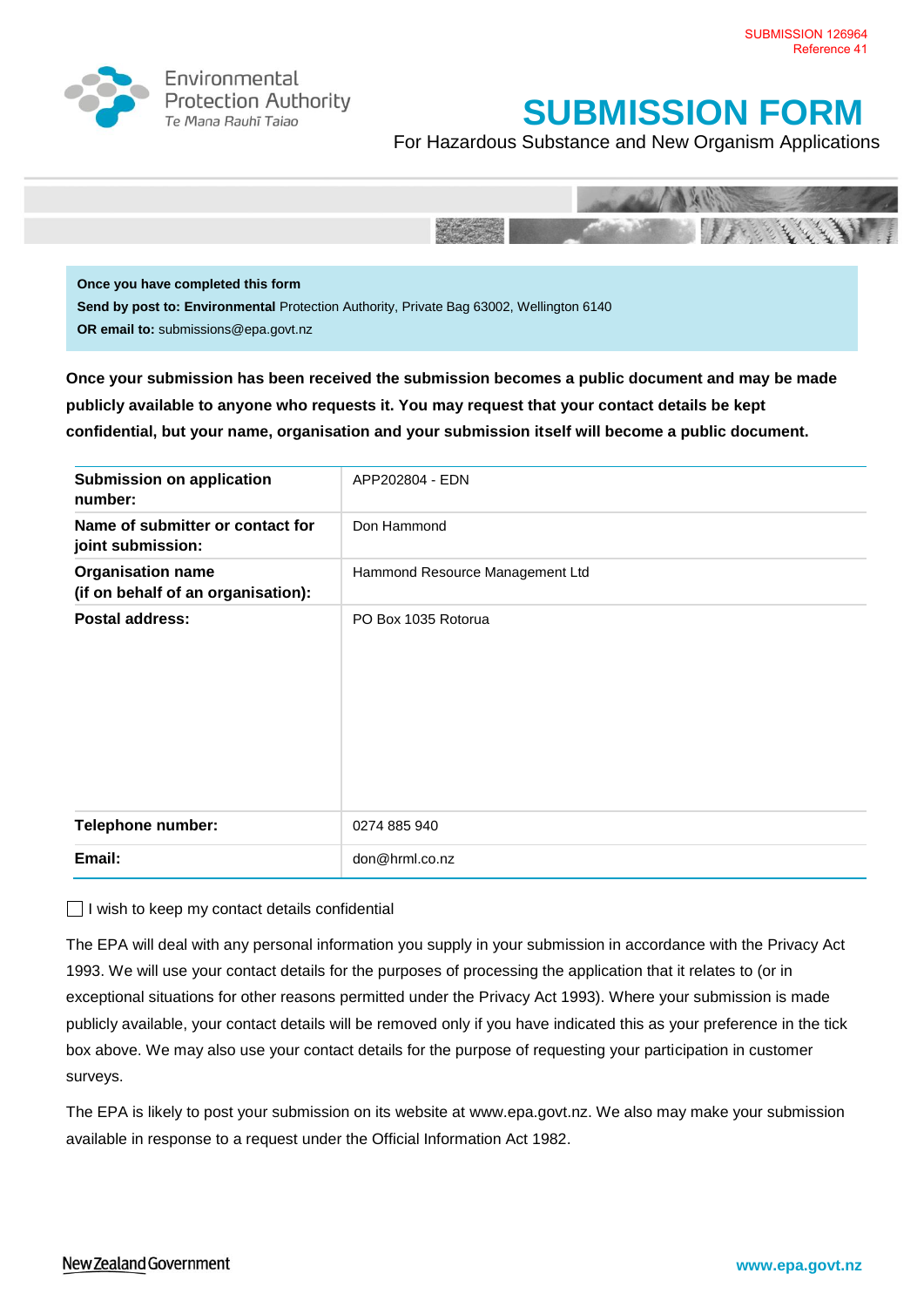**2** 

**Submission Form**

 $\boxtimes$  I support the application

 $\Box$  I oppose the application

 $\Box$  I neither support or oppose the application

**The reasons for making my submission are**<sup>1</sup> **: (further information can be appended to your submission, see footnote).**

Please see attachment

**All submissions are taken into account by the decision makers. In addition, please indicate whether or not you also wish to speak at a hearing if one is held.**

 $\boxtimes$  I wish to be heard in support of my submission (this means that you can speak at the hearing)

 $\Box$  I do not wish to be heard in support of my submission (this means that you cannot speak at the hearing)

**If neither box is ticked, it will be assumed you do not wish to appear at a hearing.**

**I wish for the EPA to make the following decision:**

I wish the EPA to support the application and register EDN with the controls proposed in the application

 $\overline{a}$ 

<sup>&</sup>lt;sup>1</sup> Further information can be appended to your submission, if you are sending this submission electronically and attaching a file we accept the following formats – Microsoft Word, Text, PDF, ZIP, JPEG and JPG. The file must be not more than 8Mb.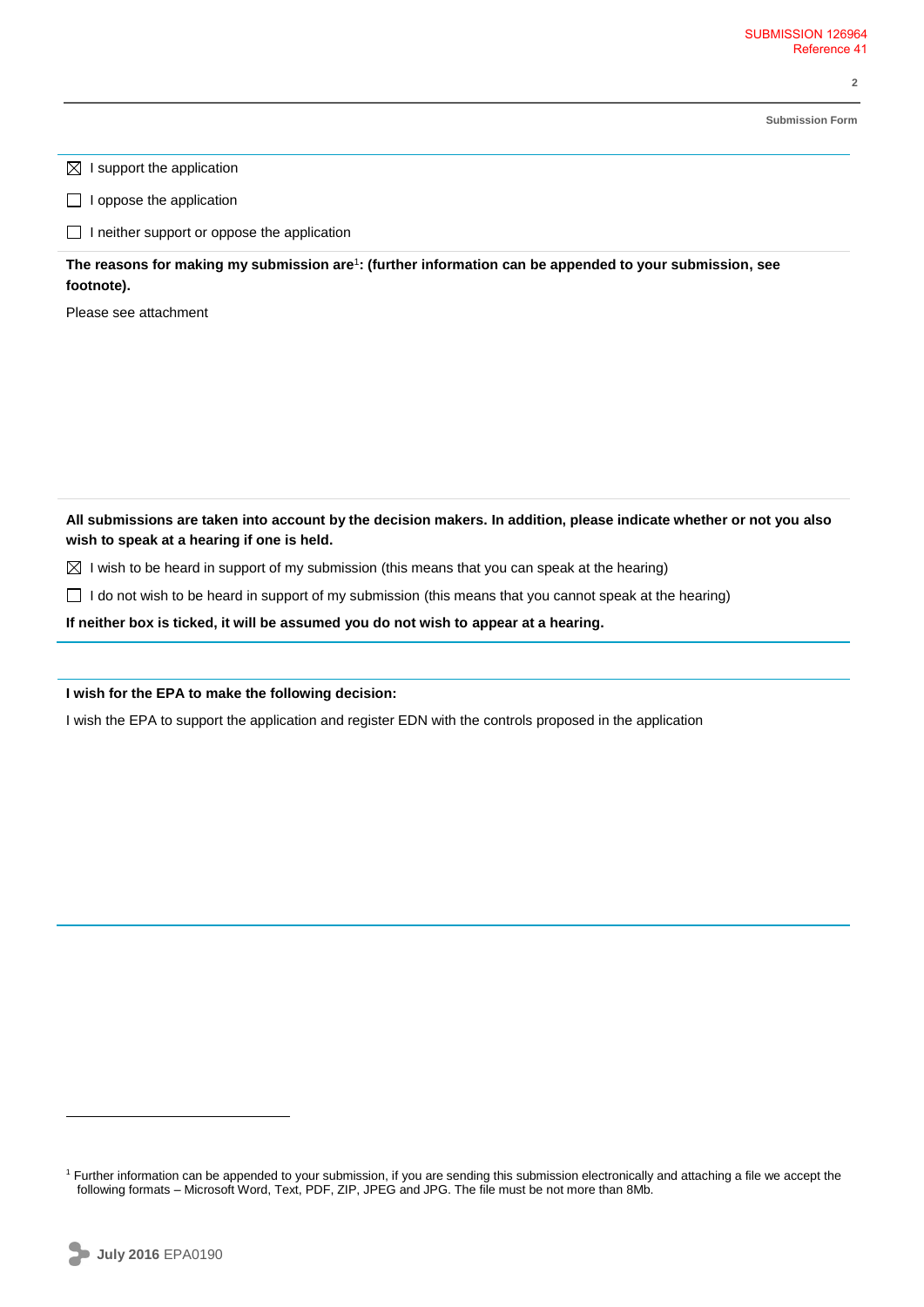Enhancing client value through professional planning, consulting, and management



10th April 2018

Environmental Protection Authority Wellington

## Application to Register Ethanedinitrile (EDN) for Phytosanitary Treatment of Logs

This submission is presented by Don Hammond, Managing Director of Hammond Resource Management Ltd, a consulting business that works primarily with owners of production forests.

Declaration of a common interest: I am a forest owner and also serve as the independent Chairperson of the Stakeholders of Methyl Bromide Reduction Inc.

## This submission strongly supports the registration of EDN.

Production forests, (mostly radiata pine and Douglas fir) occupy about 6-7% of NZ's land area and are the third or fourth largest earner of export revenue for our economy. Currently about 32million tonnes of logs are harvested each year from these forests, and of this approximately 60% of that volume is exported as logs.

The majority of exports are to China (around 75%), and India with small volumes also going to other countries. Both of our main trading partners, (China and India) require logs to be treated in some way to prevent insects being inadvertently sent to these countries on untreated logs.

Currently, India only accepts methyl bromide (MB) treatment, while China accepts MB, phosphine and some risk mitigation measures to reduce the risk.

The primary reason MB is used in this trade is that to date, there has been no other efficacious option for fumigation treatment.

Global agreements seek to reduce and phase out the use of MB due to the damage it does to the atmosphere, but those same agreements accept and allow the ongoing use of MB for phytosanitary use. Those agreements also encourage work to find alternatives to MB so that MB can be phased out without increasing the risk of unwanted pest species being transported around the globe.

Domestic processing capacity would need to at least treble to utilise the logs currently produced from our production forests, a scenario that is currently extremely unlikely. Without domestic processing, logs must be exported as the only other option. The need to export large volumes of logs, by its very nature then requires continued phytosanitary treatment activity including the use of fumigants.